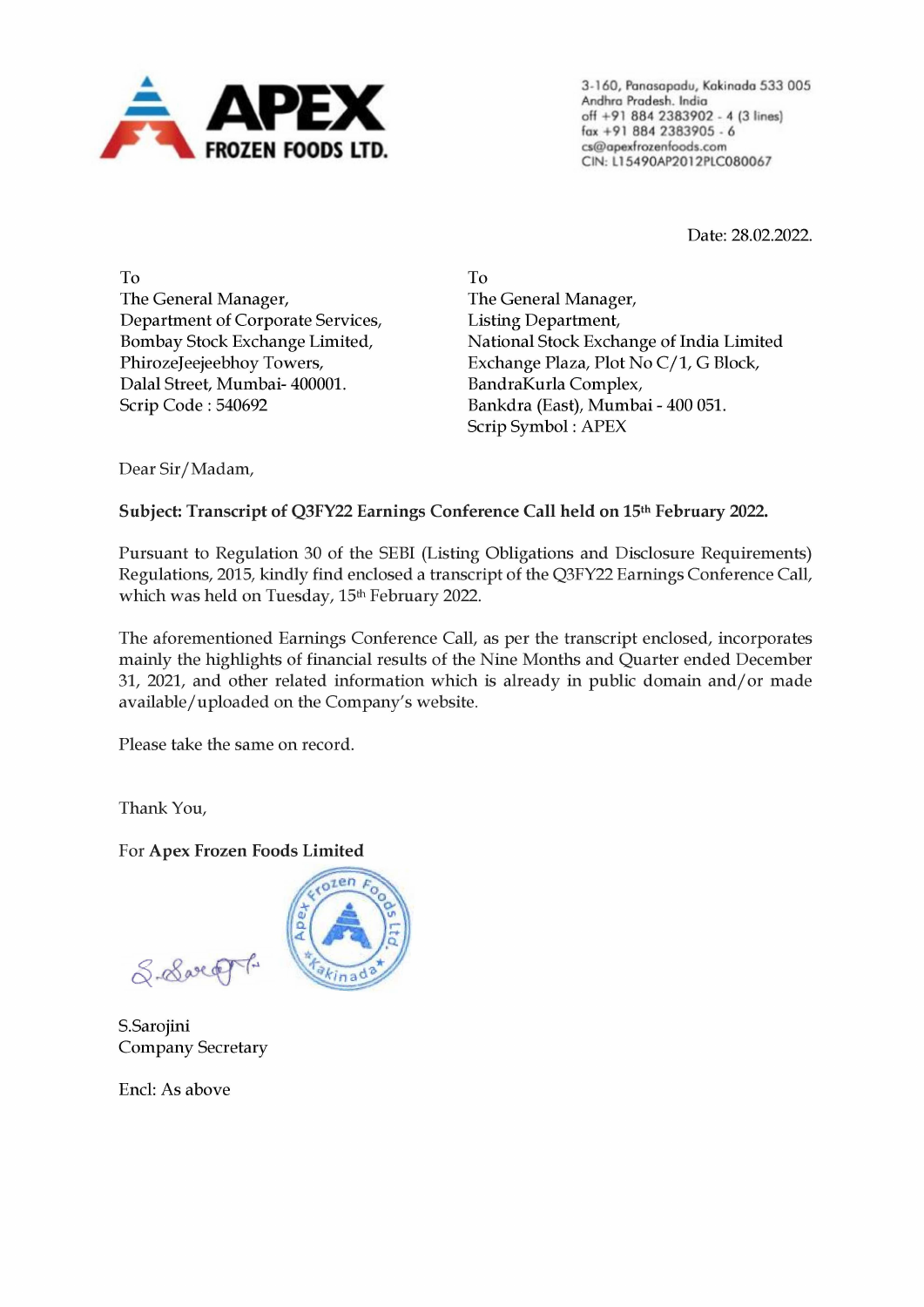

# "Apex Frozen Foods Limited's Q3 and 9 Months FY'22 Earnings Conference Call"

**February 15, 2022**





**MANAGEMENT: MR. K. SUBRAHMANYA CHOWDARY -- EXECUTIVE DIRECTOR, APEX FROZEN FOODS LIMITED MR. VIJAYA KUMAR – CHIEF FINANCIAL OFFICER, APEX FROZEN FOODS LIMITED**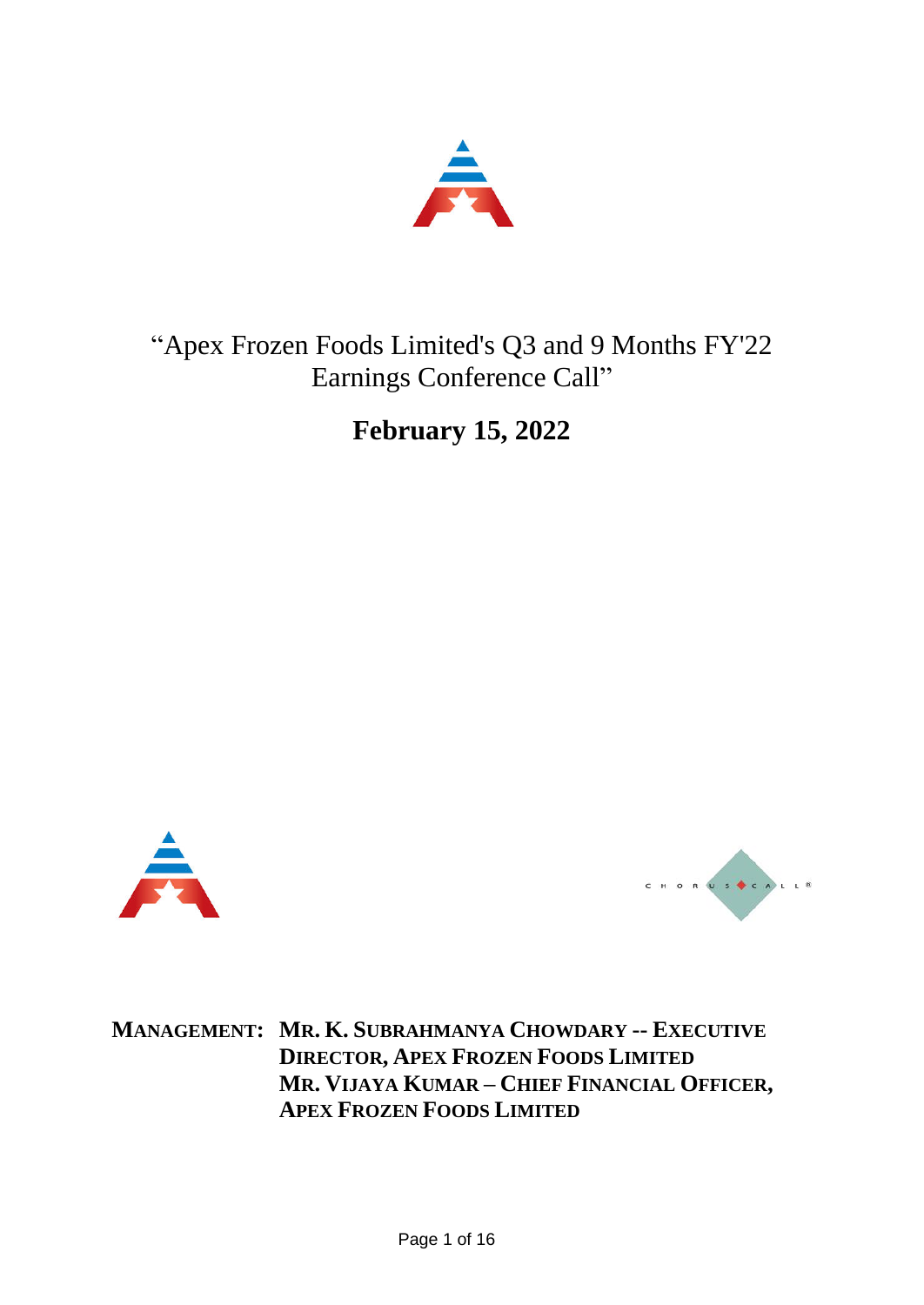

- **Moderator:** Ladies and gentlemen, good day and welcome to Apex Frozen Foods Limited Q3 and 9 Months FY'22 Earnings Conference Call. As a reminder, all participant lines will be in the listen-only mode, and there will be an opportunity for you to ask questions after the presentation concludes. Should you need assistance during the conference call, please signal an operator by pressing '\*' then '0' on your touchtone phone. Please note that this conference is being recorded. I now hand the conference over to Mr. Choudary Karuturi – Executive Director, Apex Frozen Foods. Thank you and over to you, Sir.
- **Choudary Karuturi:** Thank you, Mike. Good evening everyone and welcome to the Earnings Call for the Third Quarter and 9 Months ended December 31, 2021. Mr. Vijaya Kumar – our CFO and Stellar, our Investor Relations Advisors are on the call with us today.

We have uploaded the investor presentation on website of the stock exchanges and we hope you have had a chance to go through it. We will quickly take you through the updates for the quarter and we can move on to the Q&A session after that.

On the operations front as we had indicated in the last quarter our facilities continue to operate with little to no disruption however the ongoing shortage of containers from the shipping lines continue to hamper our ability to grow our exports of sales. The situation continues to improve gradually, but the freight cost are still at elevated levels when compared to pre-COVID times, in fact currently it is among the highest points compared to the past. However, the positive news is that the global demand for shrimp continues to remain healthy with large parts of the developed countries returning to normalcy. We are seeing a robust demand both from food service sector as well as the retail sector.

As such, on the back of the current demand-supply equation and higher transportation cost, the average realization or the Shrimp pricing globally is remaining firm. Additionally, for us better product mix with higher share of value added ready to cook as well as well our ready to eat products is further adding to the average realization. Also, our business with European union which is higher realization market when compared to markets like China has witnessed improvement this year from almost 14% in 9 months of FY21 to almost 18% in 9 months of FY22.

With regard to the US market specifically both food service sector and the retail sector has opened up and the demand has been quite strong. So as such the demand is strong for now and we are having products which are completed and we are still waiting for certain equipment support from the shipping lines for specific destinations which are not being served as they were regulatory served in the pre pandemic times. The European Union market also shares the similar status as the US. Our product mix to EU has also been improving of course we have not started the ready to eat products to European Union because of the pending regulatory approval for the ready to eat which is not yet being available to us which is a delayed trigger between the government authorities of EU as well as government of India. With regard to China our shipment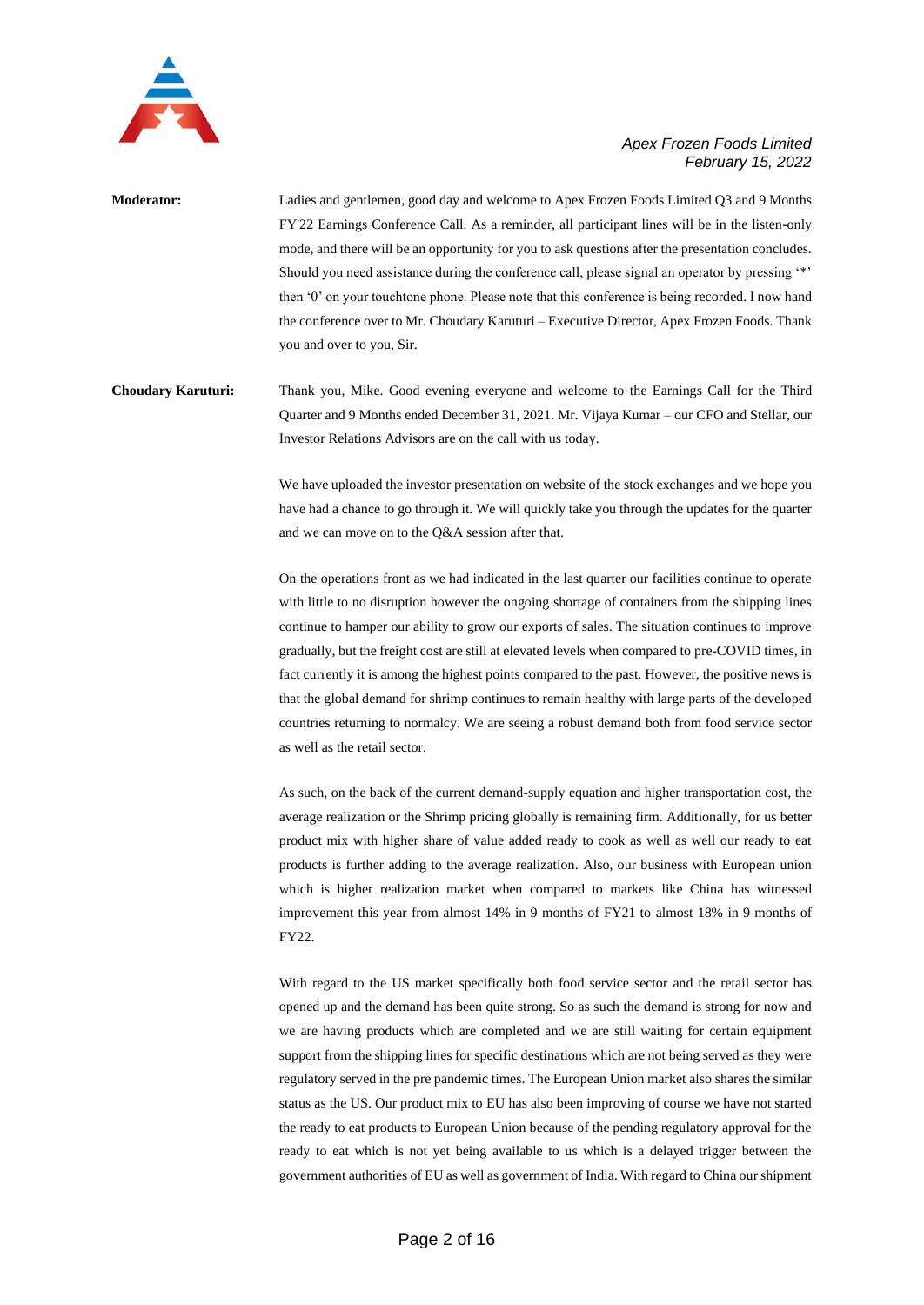

for the past two quarters were nil as mentioned on the previous call this is on account of various trade barriers related to Shrimp as well as our focus to utilize the current capacity mostly for the US and the other Western market in the present demand supply situation. We would of course continue to look at Chinese market when the market is in a favorable condition to the company during the peak arrival most of them in the current year 2022 during the first quarter and the second quarter. For now, our focus continues to remain mainly on the US and EU market.

Now coming to our business performance during this quarter and 9 months gone by: As we have been communicating the issues relating to sea transportation has had a direct impact on our shipments or on revenue and cascading impact on overall financial performance. We have had to limit our production in line with the container availability or the lack of it. Our capacity utilization was at around 45% in the 9 months of FY21 as against 41% in the full year of FY21. We hope to increase the production and shipments further going forward as logistical issues continued to improve.

Another key point as most of you would be aware has been reduced export incentives as the MEIS Scheme which garnered us almost 5% of FOB value has now been replaced by RoDTEP wherein the incentives form close to 2% to 2.5% of FOB value. However, despite these challenges we are pleased to share that net revenue posted growth of 11% year-on-year in the first 9 months of the year FY22. Please note that we have not accounted for the RoDTEP linked incentive scheme in the reported financials of the Q3 and 9 months of FY22. The growth in revenue has been on the back of the growth in both volumes as well as realization. The volume sold in the 9 months of the current fiscal grew by almost 7% year-on-year to 9,637 metric tons and Shrimp realization grew by almost 8% year-on-year. The growth in realization is a combination of stable prices globally and our improved product mix we have been able to grow sales of higher value-added products which are of course also the higher margin to the company the ready to eat products from almost 15% in FY21 to around 20% in the first 9 months of FY22.

Coming to the profitability, while the overall availability of containers is improving slightly as we move in the current fourth quarter. We are still having to pay very high premium rates for freight rates for reserving booking our containers for shipping our finished products. Like we mentioned on the previous quarterly concall, this is slightly offset by increased realizations as well as the support which we received from our customers to the best extent possible in terms of additional pricing as well as reimbursement of additional freight cost during the Q2 especially and Q3 to certain extent. Nonetheless higher operating and other expenses led to lowering of EBITDA margin from 12% last year to 10.2% in the first 9 months of FY22. Although please note that export incentives in 9 months of the FY22 have been at a very subdued level due to reasons explained earlier.

Going forward we believe that with the improved utilization and sales the profitability should return to normalcy with our new plant and new product profile we are well geared to capitalize on the growth opportunity in the sector. So with that I now request Mr. Vijaya Kumar our CFO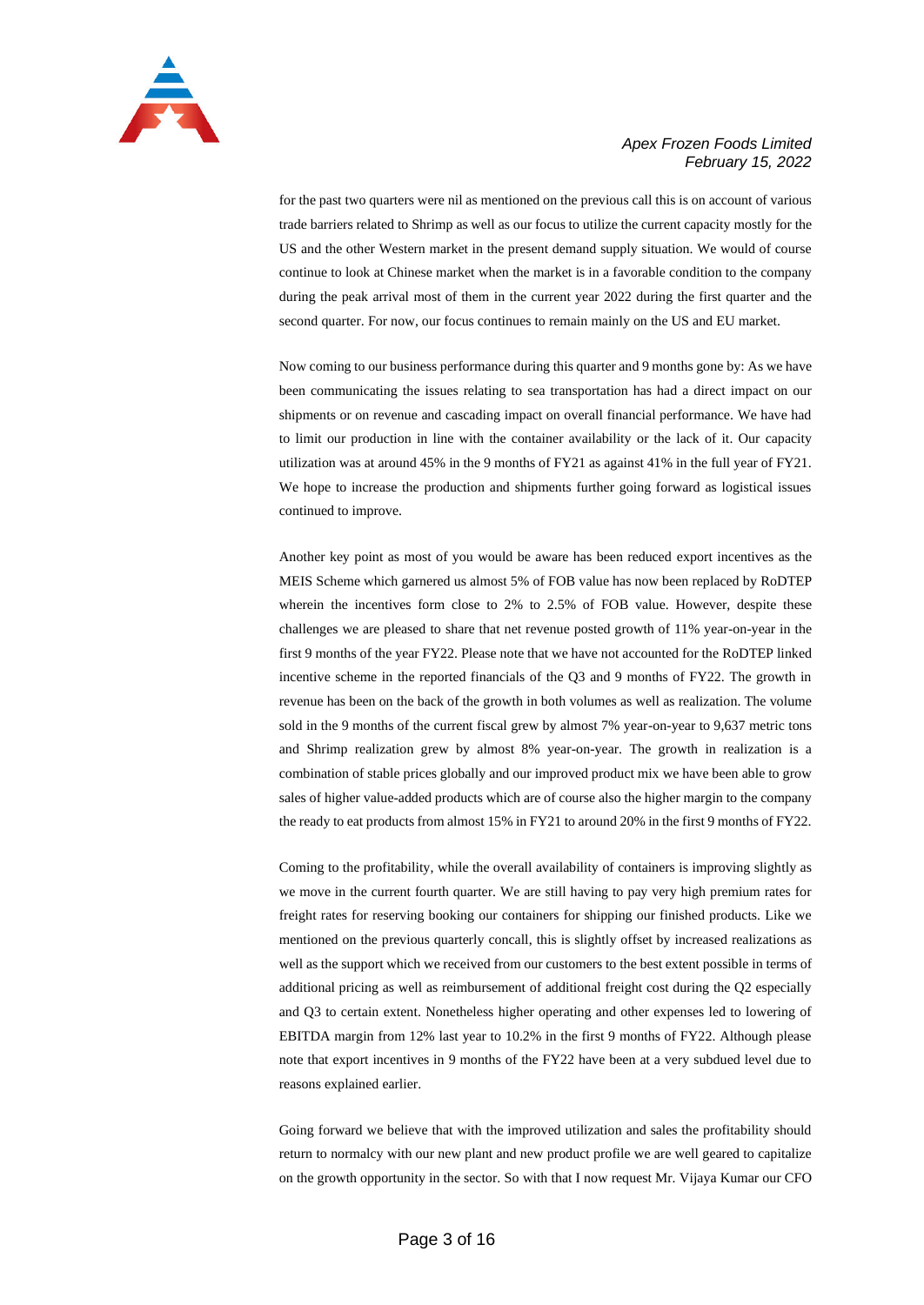

to take you to the financial highlights of the third quarter and 9 months of the current fiscal. Thank you.

**Vijaya Kumar**: Thank you. Good evening everyone and hope all of you are keeping safe. I shall brief you on the financial highlights of the quarter gone by. Our overall capacity utilization stood at almost 45% in 9 months FY22 as against 41% in FY21, this is lower than the 54% reported in H1 FY22 as we limited our production and rather used some of our finished goods inventory. Amidst the challenging key transport situation, Shrimp sales volume in Q3 FY22 grew by 30% year-on-year to 2,833 metric tons. Please note that due to seasonality factor, sales are not comparable quarteron-quarter basis. In 9 months FY22 the Shrimp sales stood at 9,637 metric tons higher by 7% year-on-year. Most importantly for us, the share of our high volume ready to eat products increased to 20% in 9 months of FY2022 versus almost 15% in FY2021. As a result of improving product mix and stable prices, our total income increased by 40% on year-on-year to Rs. 2,203 million in Q3 FY22 and by 12% in a year to Rs. 7,177 million in 9 months FY2022.

> As far as the profitability is concerned EBITDA margins improved year-on-year however stood below the expected range on the back of higher export expenses and lower export incentive. The EBITDA for Q3 FY22 came in at Rs. 201 million, up 69% year-on-year and accounted for 9.1% EBITDA margin as against 7.6% margin in Q3 FY2021. For 9 months of FY22 EBITDA came in at Rs. 733 million and margin stood at 10.2% as against 12% last year. Depreciation and interest cost remained at reasonable level when compared as a percentage of income. The PAT for Q3 FY2022 stood at Rs. 85 million higher by 275% year-on-year. The PAT for 9 months FY2022 stood at Rs. 338 million versus 359 million in 9 months 2021. The geographic backup of sales in Q3 FY22 is as follows 81.5% claim from US and 18.5% from EU.

> With that, I conclude our opening remarks and now I request the moderator to open the floor for questions. Thank you.

**Moderator**: Thank you sir. We will now begin the question and answer session. I now invite Mr. Ritesh Gandhi from Discover Capital. Please go ahead.

**Ritesh Gandhi**: Sir you had indicated that the demand supply actually mismatch and the industry continues to be reasonably strong if you could highlight to us the demand drivers on to the Shrimp side and also any sort of supply chain disruption which you are seeing to give us an indication of how sustainable this is as opposed to just being in a near term driven by the entire supply chain issues which are going up?

**Choudary Karuturi:** Basically what we were specifically mentioning is that the demand continue to remain stable as far as from the overseas market was concerned however supply related issues have been increasing and hopefully they are likely to ease up in the near future mostly by end of this month or early next month as such because on the supply side there were quite a significant amount of smaller sized harvest which have predominantly happened in the months of December, January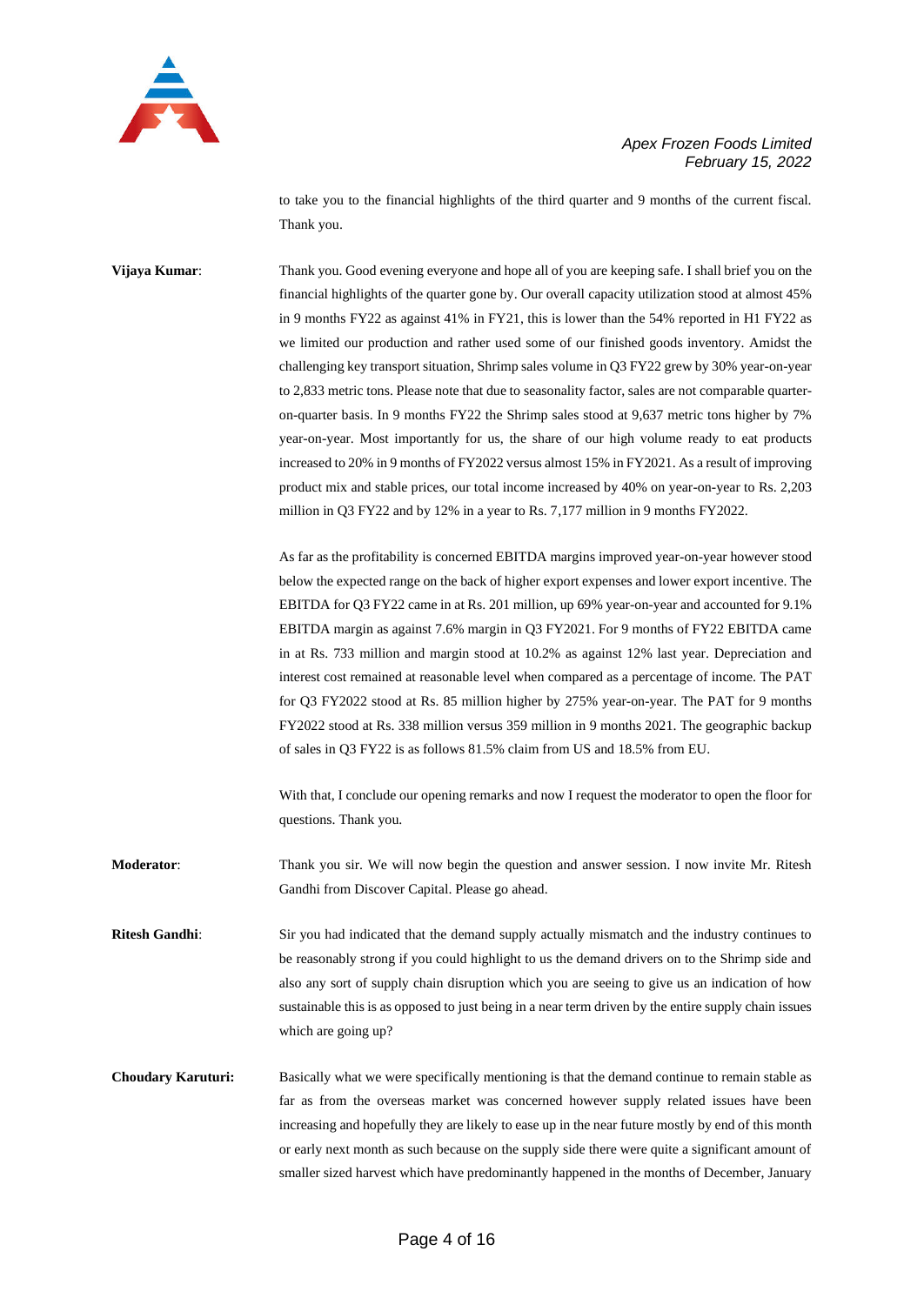

or even part of November which basically means that some of our medium and as well as large sized Shrimp supply which was supposed to be originally available during the last quarter also kind of got affected because of premature distress harvest which have happened earlier. So, we are looking forward for a better improvement in the supply side which mostly as I mentioned just now most likely more towards the end of this month and that is into the towards the end of Q4. So, we do expect that the supply could be improving as this is the time as you know traditionally for the climatic conditions most of the producers primary producers focus on seeding or stocking seed into the farms across the country during this period starting from December, January onwards till April, May, June and as you also know historically our sector has a much better performance in the Q1 and Q2 of financial year, which have a much robust supply and as well as the demand also remains stable during that period.

**Ritesh Gandhi:** Overall if we look at like actually gross aggregate demand we have been reading a few report how China is leading to an overall increase in demand of Shrimp as an alternative protein, so are you seeing overall global demand also increasing or how should we be overall looking at the demand supply situation and overall, India positioning in this entire Shrimp export industry?

**Choudary Karuturi:** Overall demand has been quite stable, of course there was more demand which was observed during the middle of last year especially because of the aftermath of the various phases of COVID disruptions in supply chain overall. So the demand was quite high now that is kind of stabilized and that is very consistent and as far as countries like China is concerned market is there for China it is just that the products which are required by the Chinese customers are not worthwhile for us to be produced by our company during this period that is why even in my opening remarks if you remember we have clearly stated that we would be looking at China more towards the later part of this year as supply comes during the peak time. So, the demand from China has been there, but however there have been certain non tariff barriers which have been placed in the last two years which are slowly easing out with regard to China so there is still requirement coming in from China and they need as they are net importer which you would be aware for the past three years almost they have been importing more product. At the same time with regard to exports yes India has been competing with countries like Ecuador in the recent past primarily Ecuador as well as Indonesia and based on that our supply definitely has to be improving and as more area is getting added and better yielding is expected productivity wise at the farm level output wise as it improves. We would be continuing to look at good steady exports from the country as such and our company also will continue to play its role.

**Moderator:** Thank you. We will now move on to the next question I now invite Ms. Nitin Awasthi from InCred Equities. Please go ahead.

**Nitin Awasthi**: My first question would be we had quite a high inventory position reported last quarter so we had close to about almost the sales that we did this quarter as inventory is shown up of course the sales is at the mark up, but what I am trying to get to is when we had such a high inventory position with us since the sales have been much higher and the gross profit margins much better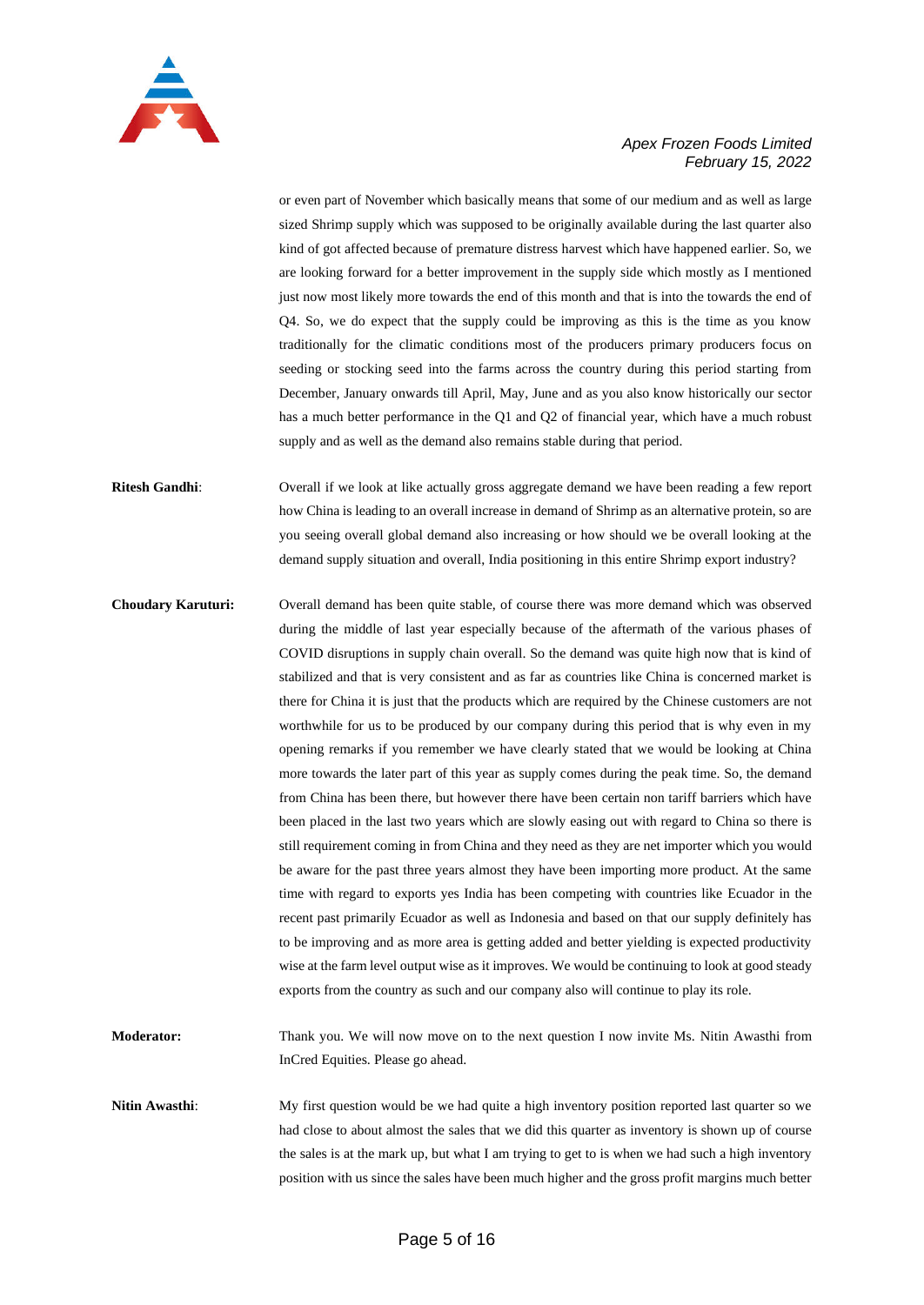

and the reason why this could not be delivered is because the previous quarter stock was actually sold during this quarter and the inventory which you have accumulated will actually get sold in O<sub>4</sub>?

- **Choudary Karuturi:** Actually if you also look at it with regard to the consumption of the inventory which were prevailing towards the end of Q2 in fact they have been partially consumed quite well that is one of the reasons why our purchases were also lower and we have used quite a good part of our inventories which were already prevailing into for doing our shipments as logistical constraints were easing out a little bit gradually. So, we did used good part of our inventories of Q2 even with reduced purchases during Q3 and apart from that there were further more shipment which could not happen because of the lack of equipment for certain destinations and it was proving costly otherwise to divert them to other destinations so those products are being shipped out in Q4 those which got stranded from Q2 also. So, it is like you rightly said there has been a mix of products between the inventories, a part of the Q2 inventories as well as the purchases during Q3 which made up for that increased sales compared to of course that is compared to Q3 of last year, but we still have some of the inventories which could not get shipped because of the lack of equipment when we have as of now as on date we have done very well with those products they have been shipped out, but in the current quarter it is more of the regular supply issues have been there so that is being as the supply constraint ease out I am pretty sure everything will be reflecting more in the Q4 as supply also improves.
- **Nitin Awasthi:** So how much inventory would be there in the books on December ending quarter and how much of this would be finished product?
- **Choudary Karuturi:** Actually, all the product is in finished products.
- **Vijaykumar:** As on 31<sup>st</sup> December finished goods quantity 2,931 metric tons.
- **Nitin Awasthi:** The next question sir I had was due to the shipping cost increasing our competing country which is Ecuador is going to have a hard time shipping all the way to China and we are going to have an advantage in that sense to shipping to China and the pricing in China seems quite favorable, so would we see more of Indian produced getting diverted to China and if that happens up produce from India has to actually increase, so how much production increase are you seeing happening this calendar year?
- **Choudary Karuturi:** Well first thing is we do have an advantage by being closer to China for sure as a country, however you would be aware about the kind of products which are exported predominantly in Shrimp to China are commodity based number one and number two is they are all low value smaller sized product. So, in both these cases typically the basic Headless Shell-on or commodity Shrimp along with the small sizes they are only those products could be shipped mainly to China while at the same time the pricing of such products is not really favorable or lucrative during the whole year except during the peak season time for making it worthwhile to be shipping or selling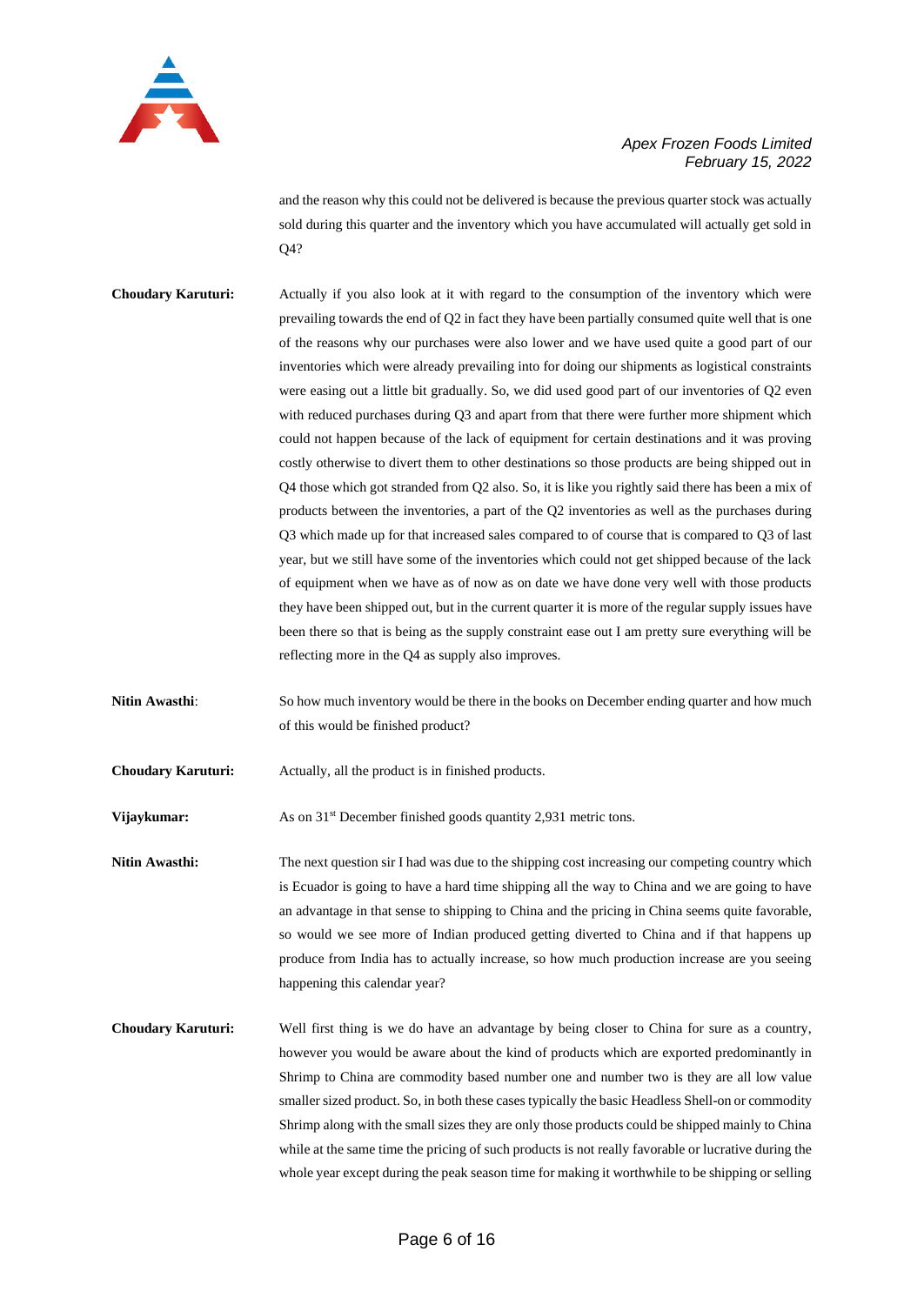

to the Chinese market for those products. While in the case of Ecuador you were mentioning that they are affected because of the distance to China, but at the same time parallel as you also know they are much closer to the United States. So, if we consider that they have a disadvantage sending to China, but there are also at the same time they are also having their own advantage in selling to the US. It is not really the Chinese market is not really the way to look forward for the entirety or the majority part of our business and it will always continue to be minor and part of our business for sure and it is also feasible and suitable to be done during the peak time arrivals when the supplies is very much abundant and as especially when small sizes only are being harvested especially during the coming summer period of Indian climate period.

Nitin Awasthi: And how much are you seeing the production rising this calendar year by?

**Choudary Karuturi:** Well we do have good demand of course lot of seed has been stocked and it is being added however we should see how the success rate at these farm levels will be. So, at this point we would expect at least maintenance of last year supply for sure, as far as growth is concerned we are not seeing a significant addition of newer areas, but whatever we have understood from the market is more of the existing areas have very well planned out and they are stocking up their seed. So, we look forward to any area increase as such but we do not have that information as on date with regard to additional area being added because currently it is only the addition of area in our country is basically giving out better supply or rather increased quantity. So, personally we do not have the exact information regarding the addition of area as of now, but we do feel that the area under culture has definitely been geared up well for the summer crop of 2022.

- **Moderator:** Thank you very much. We have the next question from the line of Mayur Gathani from OHM Group. Please go ahead.
- **Mayur Gathani**: So what I understood on the logistic issues the container prices etcetera are worse off than Quarter 2?

**Choudary Karuturi:** Actually yes.

**Mayur Gathani**: As of there was an improvement so we did not see any improvement in the container prices in fact it worse off?

**Choudary Karuturi:** We are seeing improvement in availability of containers to certain extent to certain destinations which was there, but as far as freight cost are concerned they are definitely at the highest levels and we hope to see them also easing out as things get better. So, for now of course the freight cost are definitely at among the highest levels after recent past. Our Q3 freight cost were significantly higher than Q2 for the volume which was shipped out.

**Mayur Gathani:** And how is it now I mean is there a gradual improvement on the availability plus the pricing?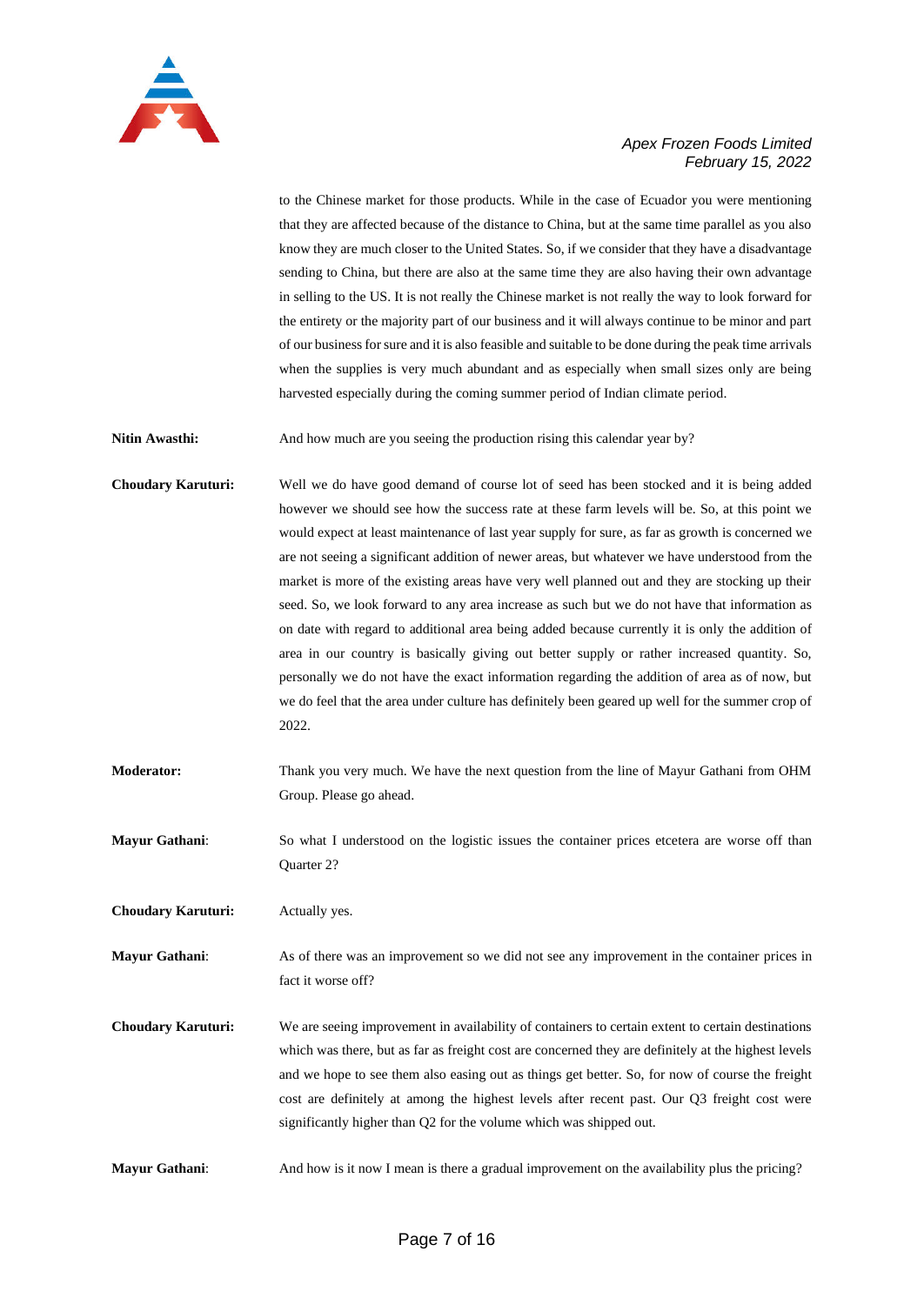

- **Choudary Karuturi:** Availability is there, but only restricted to specific destinations. There has been very big trouble with regard to getting equipment for the US West Coast especially for the one and half almost two years.
- **Mayur Gathani**: When you see equipment you mean container right?
- **Choudary Karuturi:** Correct.

**Mayur Gathani:** So your H1 is generally better than your H2?

- **Choudary Karuturi:** Yes traditionally as well as historically because it is very much conducive to grow the product at the farm level also during the summer period because during the winter period especially in Northern parts of India it is difficult for where it gets cold much sooner and the duration of the colder climate is also for longer period. So, usually it gets difficult say in the states of Gujarat for example they cannot go for stocking during the winter period. So, most of the time the whole country is gearing up as well as have always geared up for successful crop during the summer period of the country that is typically the harvest start usually around March, April and it last all the way till July, August in abundance.
- **Mayur Gathani**: Two more question sir what is the utilization of the new plant how is that coming up your overall utilization was only 44%, so how is the new plant shaping up?
- **Choudary Karuturi:** The new plant for the quarter we have that has we have produced around 1,063 metric tons in ready to cook and ready to eat both of them put together it is around 1,600 metric tons for the new plants compared to the old plant at 900 metric tons during the quarter. So, the share of RTE specifically for the quarter is being at 20% with regard to production, but now the focus is on of course utilizing the newer plant which has better productivity efficiency which are involved because of the methods as well as the technology the focus is also on increasing or basically utilizing it to the maximum and then if any reduction because of supply constraints for example then the priority is basically given to the newer plant rather than the old plant. So, for Q3 FY22 combined production was 1,500 metric tons approximately.

**Mayur Gathani:** From the old plant was 900?

**Choudary Karuturi:** Yes correct.

**Mayur Gathani**: So when do we see this is it next year can we expect a 60%, 70% utilization levels on the new plant?

**Choudary Karuturi:** As we hope that supply is going to start from hopefully by the current quarter as we close the financial year we definitely seriously hope that we are going to utilize it in a much better manner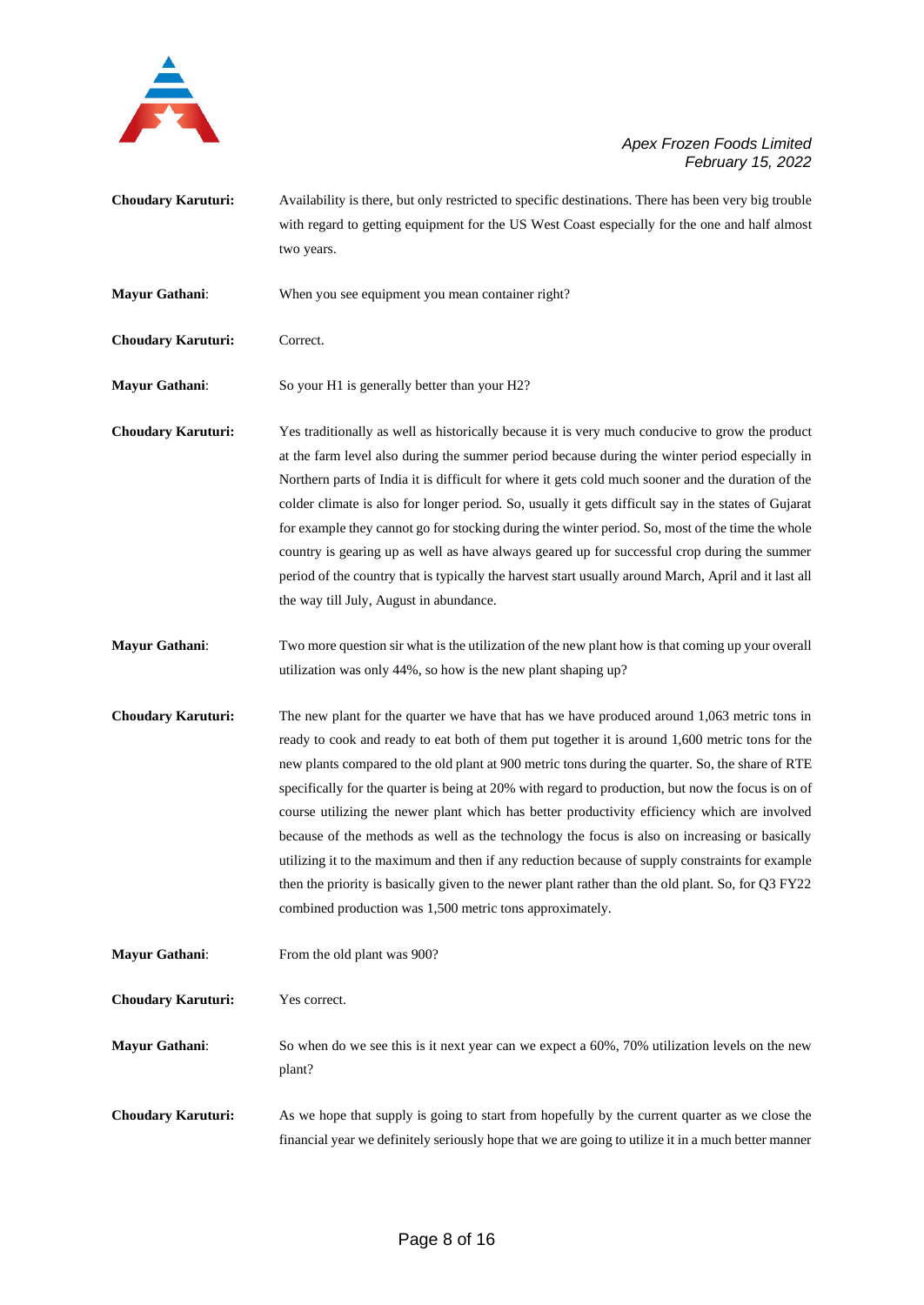

to taking it to 60%, 70% and also added with our additional line later in the next financial year. We definitely are positive of utilizing it in a better way. So yes we look forward for that.

**Mayur Gathani:** You are adding a new value addition plant you have a 5,000 capacity in new plant you want to add another 5,000?

**Choudary Karuturi:** Yes another 5,000.

**Mayur Gathani:** Eventually in the last two, three quarters either you are not seeing so much of demand, but you still want to add up another 5,000 on the value addition or ready to eat, is that you predict that the demand will come back to normal?

- **Choudary Karuturi:** The ready to eat demand was also there. However, we are handicapped with the amount of capacity utilization which we could do because of only one single line. So now when we add both the second line the priority of the company will be to utilize the ready to eat capacity to the highest level even if it means to be comprising some of the utilization of the ready to cook naturally because in such a scenario if at all anything basically if there is any sort of supply related issues our focus as well as priority will be more towards utilizing the entire capacity of ready to eat at that point of time which would be almost likely by the middle of the next financial year by around say July, August almost it will be 10,000 metric tons of ready to eat alone in that facility.
- **Mayur Gathani:** And sir on the European issues what is it I mean Indian government and the European government have to sit across?
- **Choudary Karuturi:** Yes, they have not yet approved any of the facilities in the last two years so that has been ongoing pending subject between the Government of India and the EU Health Authorities. So, it has been that has been kept pending for the past two years they have not approved any new facilities.
- **Mayur Gathani:** And on the 5,000 additional value added ready to eat what is the CAPEX?

**Choudary Karuturi:** It will be approximately around 7 to 8 crore but all put together it is less than a million US.

**Mayur Gathani:** And sir you did mention about some supply side issues in this quarter assuming that things get back to normal and the season is there in Quarter 4 end of first quarter thing should come back to routine and you would not have a supply side issue in the forthcoming quarter.

**Choudary Karuturi:** See I have also explained with regard to that in the opening remarks also is that there were premature distress harvest which were happening and which have happened during the Q3 period. Typically, in a livestock activity where the size is of importance as they grow they take longer time for growing to larger size in the case shrimp. When you have premature and distress harvest happening in a particular period, it naturally means the wipe out of larger size is of the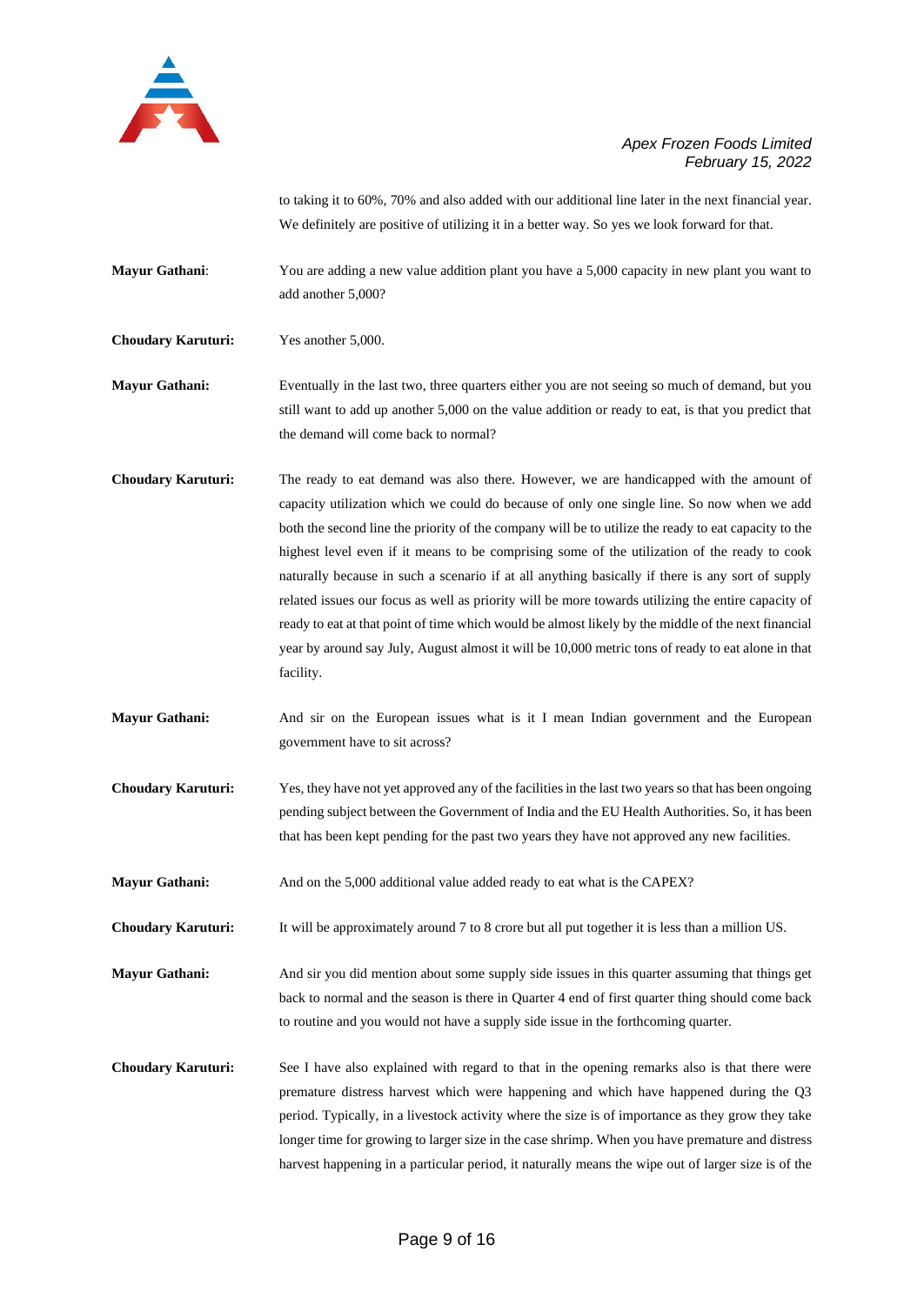

subsequent period. So, that is exactly what has happened especially in the year 2021. So, otherwise we would still be continuing to have the good amount of supply in Q4 also. So that supply chain and supply issues which I have also mentioned to one of the previous caller has been there more towards the end of Q3 and it is there partially in Q4 too, but as I also mentioned to you just few minutes ago that typically the summer crop harvest would also be starting in smaller size more towards the later part of the last quarter of the financial year that is Q4. So, the supply also look forward to be improving and as stocking of seed also is happening in a good way we definitely expect a good amount of supply starting from April onwards with the current available area of aquaculture in the country.

- **Mayur Gathani:** So last question with the ready to eat contribution increasing in the first half from the newer plant that is already active and second half we will see the additional new plant coming in, so the margins being at 10%, 11% should we see an incremental improvement in the margins for the next coming year and next year?
- **Choudary Karuturi:** Yes definitely that is the whole objective of enhancing the margins levels by looking at higher value products and naturally even ready to eat capacity increases automatically whatever sales happened they will be at a much higher level compared to the ready to cook realizations or margins which are prevailing for ready to cook. So, that is the whole objective of adding the second line it is not a second plant please understand it is the second line we have an existing line of a 5,000 metric ton it is a second line of another 5,000 metric tons which we want to add up so that we can double our ready to eat product capacity as and when the supply also improves and we would rather by realizing a higher realization per unit, unit value realization will be higher definitely on more quantity and also thereby the margins also accordingly also increase because of they being a higher value as such. So that was the main reason we have decided in the last calendar year in 2021 that we would go for the second line.
- **Mayur Gathani:** Can you quantify what kind of an improvement can we see in the margins assuming that since supply side is fine so can you see a 200-basis point incremental days?
- **Choudary Karuturi:** Like currently there is a difference of almost like \$2 per average price realization is almost \$2 to \$2.5 of course in the increased market scenario between ready to cook and ready to eat, but usually it is around say \$1.5 to \$2 per kilo additional realization as such while on the margin front it would be ranging anywhere from 50 cents to \$1 per kilo dependent on the products which are produced. So, an example is last year Q3 we have had \$8.85 per kilo in the ready to cook and the ready to eat was \$11.13 cents and of course this year the ready to cook is \$9.46 cents approximately and ready to eat is \$11.70 cents so I mean of course when the prices went up even they went up for both ready to cook as well as ready to eat and I was just giving you the price difference between the two items of the ready to cook and ready to eat.
- **Moderator:** Thank you. We have the next question is from the line of Yugansh Mittal from Mittal Analytics. Please go ahead.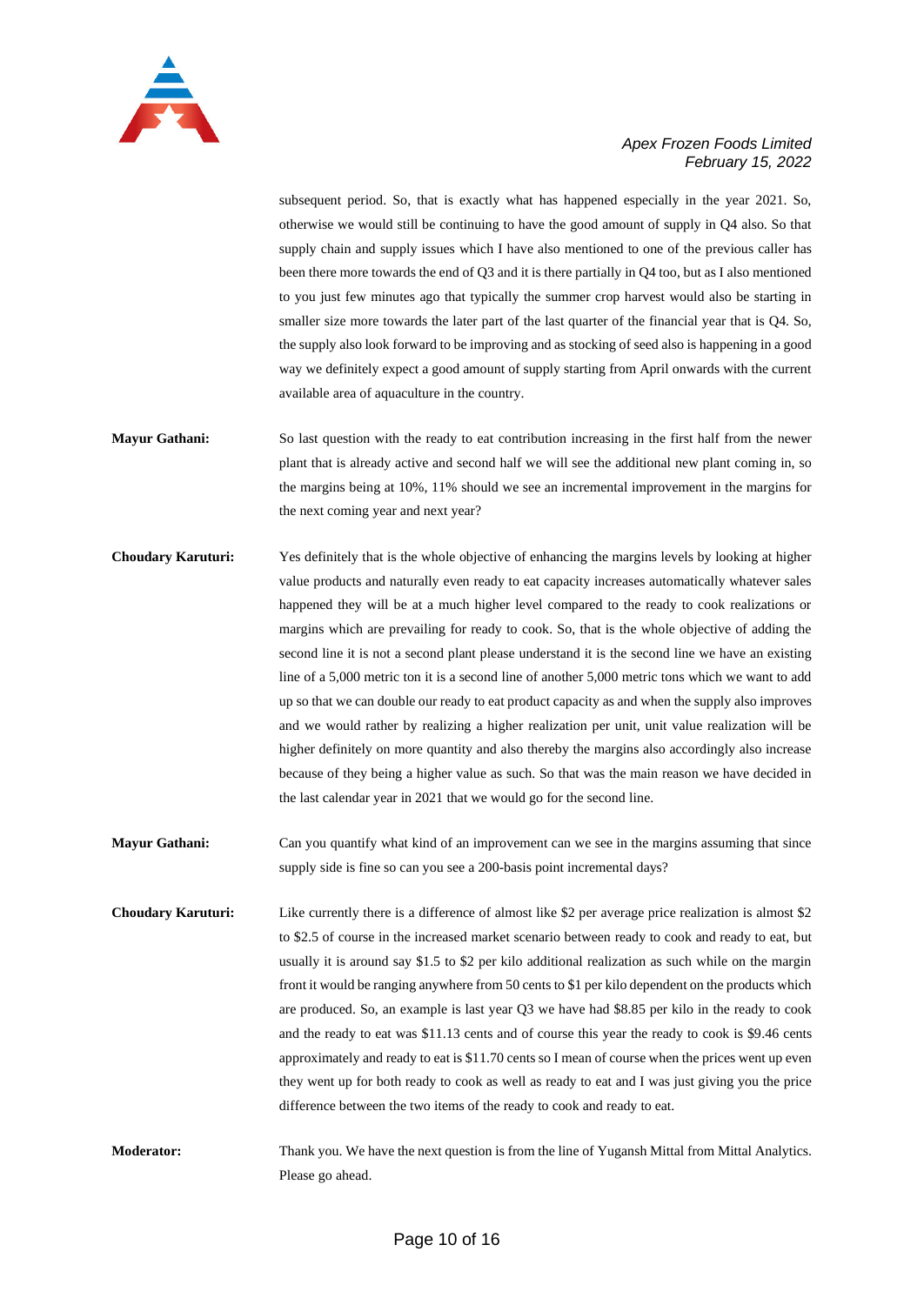

**Yugansh Mittal:** The capacity utilization is around 40%, 45% and going forward you hope to ramp up so sir if I look at overall industry there are certain other players who also have some bit of unutilized capacity and then the other players like say coastal who is putting up a fairly big capacity and they will be almost coming 10,000, 12,000 tons capacity, so going forward do you expect some pressure in terms of ramping up this capacity or are you confident that the industry will see growth of such levels that there would be any problem for filling up the capacities for you or it is overall an industry issue, so any thoughts on view of how the demand could shape up?

**Choudary Karuturi:** As far as increasing capacity by various companies in the industry including our own company has been on the go for quite number of years and it continues to be there in different states in different parts of the country and with regard to utilization of the capacities it is more related to the supply side the key part for our company as well as for our sector in the country we feel that it is more as the supply improves and as the supply grows that will be the answer to better utilization of capacities of course subject to their respective individual or marketing or sales agreements and arrangements which they have for themselves. So, it will be mainly depended on the supply and as there are few not in state of Andhra, but there are some other areas where also slowly they are getting added and as more areas are added for aquaculture and more stocking happens and with successful crop and good harvest definitely the supply is bound to be there and it is expect in this year because now currently for the past three to four months the pricing also has been very attractive to the primary producers to look forward for stocking of Shrimp seed at the farms because of the better farm grain prices which have been prevailing especially as I said in the last 2 to 3 months almost 4 months.

> So, definitely we look forward for a great supply in 2022 and the reasons itself as I said are a very good lucrative farm grain prices which are available to the primary producer. So with that supply available and we are gearing up with other methods and some of the arrangements which we are making with these apart from addition of infrastructure and addition of capacities which I was just discussing. We are very much positive of utilizing it and to be optimum and also in a great way for FY23 especially for the full year we have geared up very well and now we are leaving behind whatever COVID hiccups were there and we have also been making some arrangements with also with logistic side in general. So, with certain shipping line so that we do not get caught next year for sure in this manner and we are looking forward definitely for a better utilization of capacity hopefully with the supply improving and as well as other things take care like logistics we definitely believe we will be able to utilize our capacity as well as to a great amount of shipment thereby the sales happening.

**Yugansh Mittal**: Sir on supply side that was really helpful so also on the demand side do you anticipate the industry will be able to grow and say 15%, 20% to take care of this increase processing capacity and also is there any visibility from any of your customers or contract sort of stayed wherein your capacity is getting booked if you can share some light in terms of how you are seeing filling up your capacity and also invest in demand?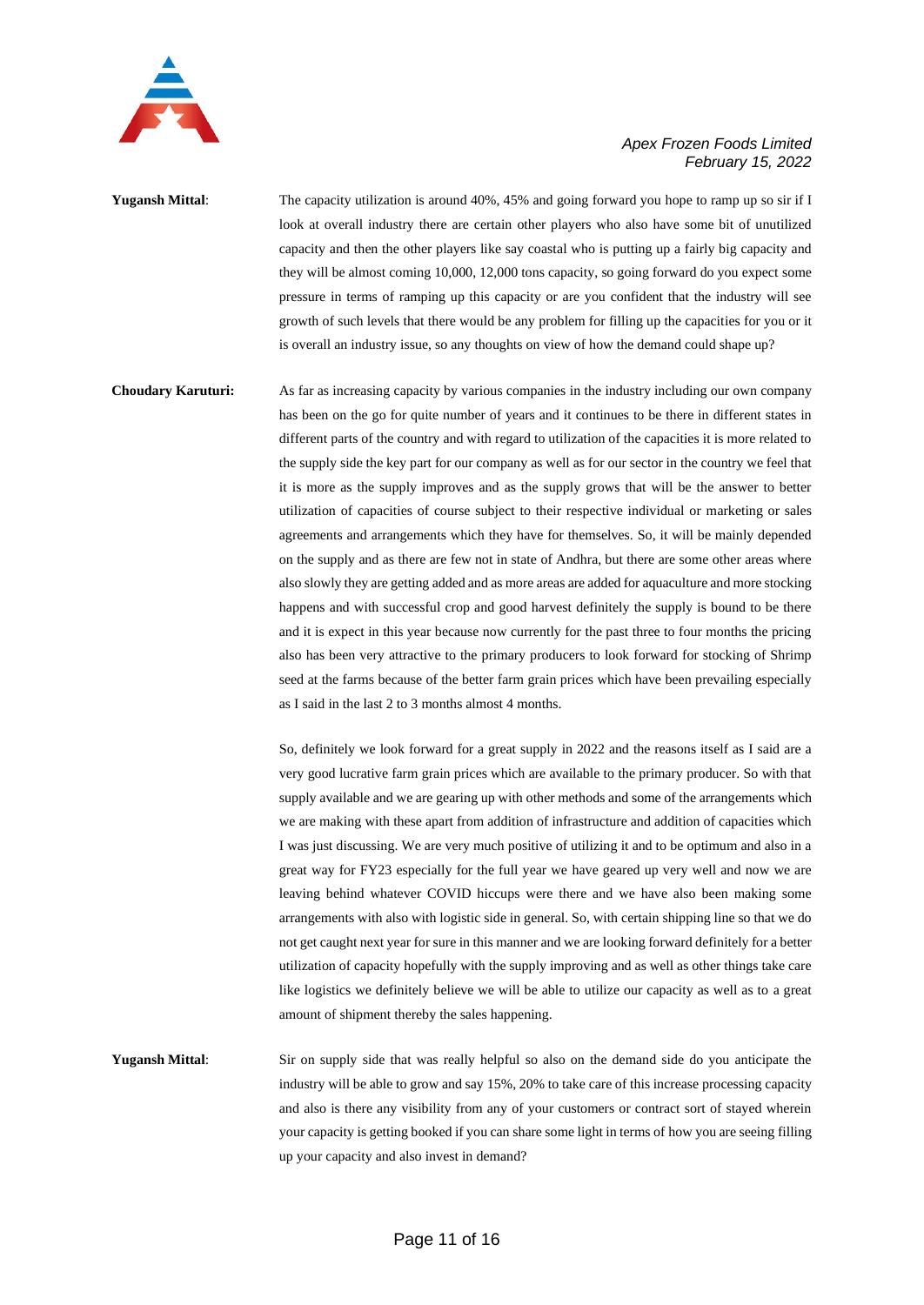

**Choudary Karuturi:** Like you said there are quite a number of players and some of them are adding capacity, some are building newer projects etcetera, but as such our company with the arrangements we have with our customers and we definitely with the talk so far we have had with all these issues as they are easing out all these problem with regard to logistics, destination constraints etcetera over the next few months. We definitely are looking forward and we have been given assurances as well as because fortunately for us some of our customers who have been added over the past two to three years are also adding up more outlets for their business which indirectly helps us in growing our volumes also. So, that way we are quite confident not just betting on the supply side, but also the demand also being created automatically not just be going to some newer clients which is always there approaching newer clients and newer markets that is a separate path which is always there, but even our existing clients as they are adding more outlets of their change primarily retail outlet definitely we are looking forward for our capacity to be booked well in advance and this also a good part on the ecommerce front. So that is also been addressed and it has been worked out by some of our clients and that is what is assuring us about how we could be planning our capacity utilization for the next year basically at the 2022.

- **Yugansh Mittal**: Also, on the demand side just a follow up you see Ecuador is catching up in terms of supply to US and has been growing their market share at a rapid pace, so do we see them as a big threat or do we see that we will be able to maintain share in US despite particular has been going for the last few months?
- **Choudary Karuturi:** Definitely Ecuador has become the topic for everybody over the past few months and especially the year 2021 like you rightly said. Yes they have been growing their supply, but at the same time they have moved more towards the US market mainly because of the non-tariff barriers which were hit by the Chinese market also because Ecuador number one export country until 2020 was China actually. China was a largest importer for Ecuadorian shrimp and of course because of those non-tariff barriers they have also been looking at other markets and the closest market for them export market was USA. Yes we are definitely watching them, but at the same time that our cost of production and the size available if we can grow to more of medium and larger sizes especially out of India we do not feel that Ecuador will be a high threat like you just mentioned, but yes it is always producing supply nation to watch upon at any given point of time and meanwhile as things could be developing in India with regard to supply and farm level and infrastructure wise definitely we also can keep up with that.
- **Yugansh Mittal**: Secondly on the margin front so if we see the couple of developments that have happened for our industry for example reduction in export incentive like you mentioned in the beginning of the call then there was some higher anti-dumping duty by US implemented. Secondly the cost pressure that we see in terms of for the farmer with the higher feed prices and so on and so forth, so do we see that given these change industry dynamic there is a part of a margin pressure do you see yourselves getting stays on the margin side or you expect the margins could be back to the 11%, 12% given the strong demand that you just spoke about, so how do you basically see the margin site playing out in next couple of quarters?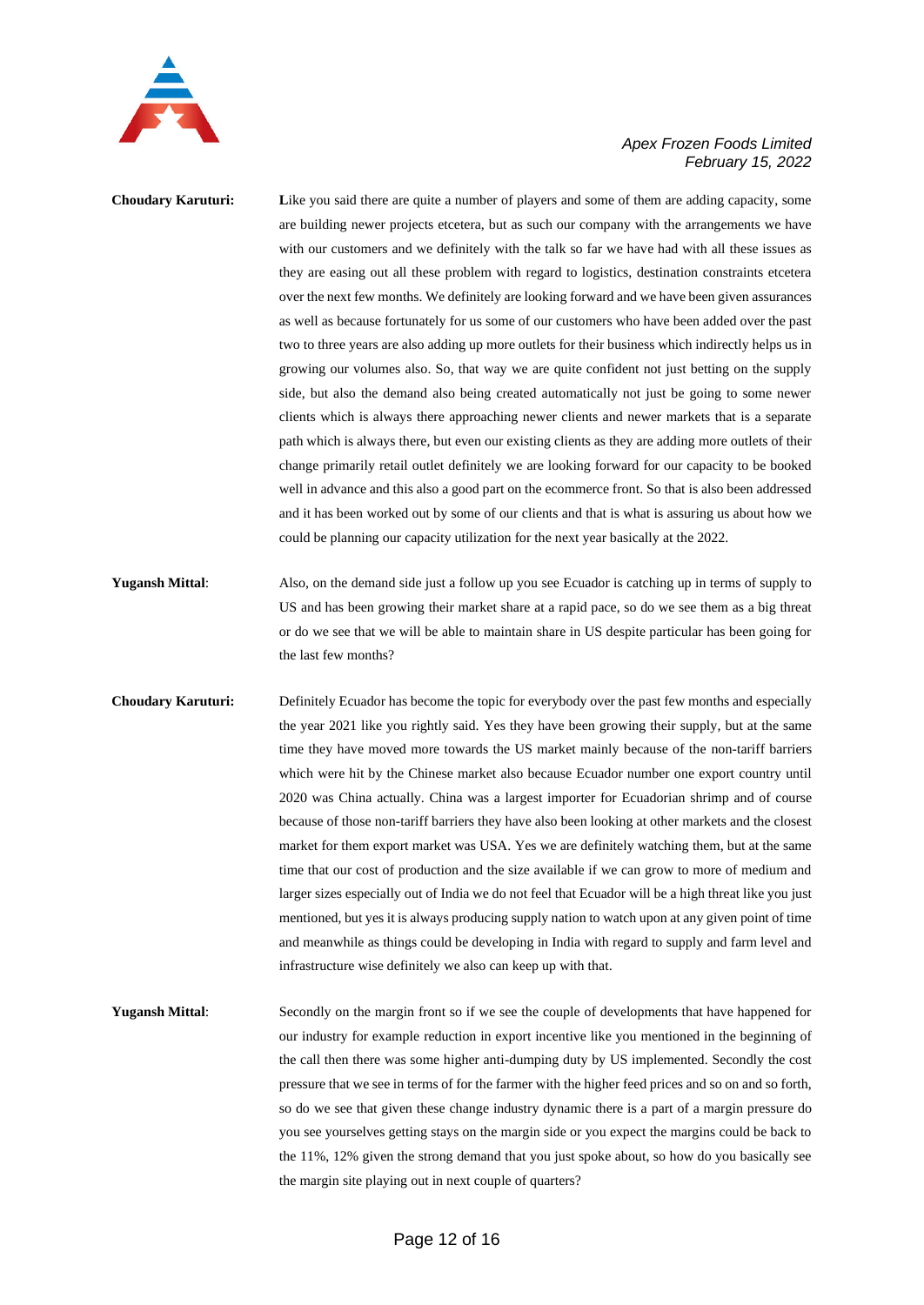

# **Choudary Karuturi:** Like you said there have been issues affecting the margins with regard to pricing and also the cost at the supply side, but just to correct you there has not been any increase of anti-dumping duty in general I mean it has been there for certain companies when you say for Apex Frozen Foods, anti-dumping duty continues to remain as of now at 1.35% that does not change and if there is any change definitely we would inform to you and everybody else, but for us we continue to have 1.35% there has not been an increase of duty to a large part of the industry out of India.

With regard to the maintenance of margins like you rightly pointed out with these increased cost and the whole objective for us especially to look at having additional lines towards ready to eat is that part is so that we can mitigate all these additional higher cost by basically earning higher realization whereby assuring our minimum margins of those 11% which you are asking about so that it does not contract. So the objective is that we produce more volumes by adding of course more infrastructure accordingly in that scope the ready to eat products. So that is one way which we would be addressing this issue if any regarding margin crunch if any and we are positive with all these steps which we are taking we are positive that we would be maintaining that margin levels and which also be aided by the supply of course. So we are definitely around that front.

**Moderator:** Thank you. We have the next question from the line of Dipesh from Equirus. Please go ahead.

**Dipesh:** Sir you have talked about the supply demand issues to various participants, but if I look at the 9 month volume the fact is that Indian exports were around the 35% while your volumes have grown by only 6% to 7% of the same period, so if you can please help me understand why this gap and do you think you are losing the market share and how and by when you will be able to cover this gap?

**Choudary Karuturi:** We have not really lost any market share of course our volumes which I think we have also mentioned in the previous calls too there were times where we had restricted also our production levels as there were constraints with regard to our shipment specifically which we have been discussing over the past few calls and it did not make sense for the company to continue its production on an ongoing basis even though when the outlets were gapped up because of the constraints. So, for us from the ports which we were doing and the then existing contracts with the shipping line which were prevailing at that point of time. So, definitely the lack of equipment had affected our company specifically and with the arrangements we had at that time so that is one of the main reason we are looking at making a much better and concrete arrangement for the year 2022 so that we are not affected or impacted by any of these logistical constraints anymore at least on equipment support. Now the overall exports when you say have grown that is all in comparison to of course 2020 I think you are comparing it to the previous fiscal year. So, definitely the previous fiscal year was like a one off for the industry globally with all the issues which we were prevailing so naturally that growth has been there.

**Dipesh:** But sir if I look at 2020 numbers also like the industry has grown by 10%, but you have actually still lower than the FY20 levels for the first 9 months at least so that is why if you talked about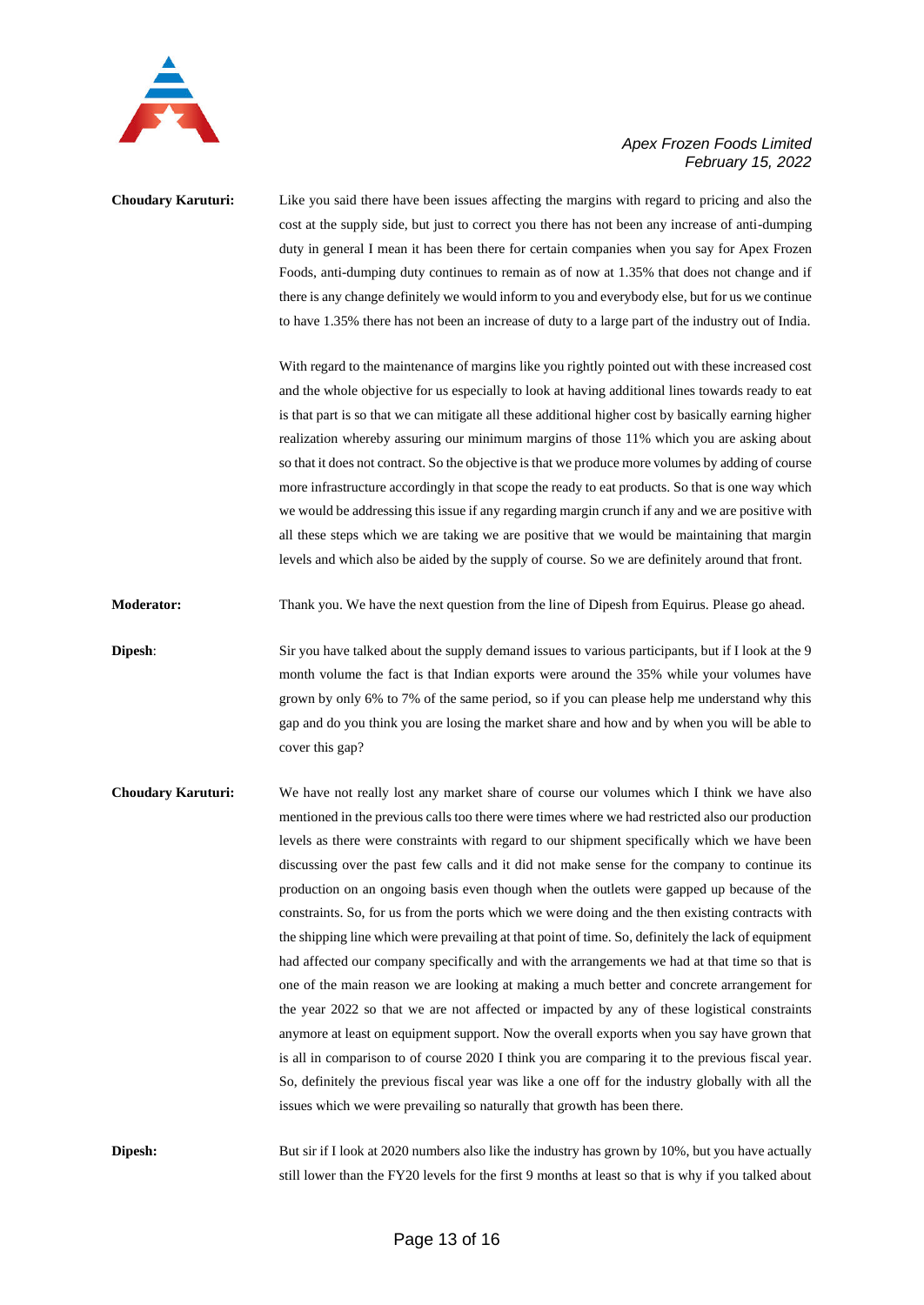

the East Coast and West Coast disparity, but I just want to understand if a client basically gives an order of 500 tons for example if you are not able to deliver on time, so does he take from anybody else who will be able to deliver that?

- **Choudary Karuturi:** Well they would be taking on intermediary requirement they would be taking some other countries as well as some other people also they would be taking it, but the point is we did not have any issues with regard to delay shipment as such we still have the contracts pending and yes we got affected initially with regard to the logistics and of course subsequently in Q3 especially we got hit with a supply constraints also. So that is one of the reason you can also see our utilization has dropped in the Q3, we constrained our utilization overall because of the lack of ability to do more number of shipments than what we were envisaged to do with all the orders which were there pending. So, for the past three quarters we have been stuck with higher level of inventories and we hope to normalize that and get rid of these higher-level inventories volume of inventory at least by the end of Q4 or by the end of the current financial year.
- **Dipesh:** Sir you also gave the number of inventory at the end of December I think 2,931 tons so do you think we will be able to shift them out fully this quarter or do you think you will have to wait before the demand is already over now?
- **Choudary Karuturi:** Actually most of these inventories have been sold actually they have all been made to order, but of course because of the lack of ability to ship them out in time they got stuck, but most of the inventories we will be also able to clear them out we are looking forward to clear out most of them and in fact by the end of this quarter and we are quite positive about it.

**Dipesh:** That means the Q4 volume can be higher than Q3 volumes for the first time in your history?

- **Choudary Karuturi:** That is what we are expecting, but as I have mentioned because of the challenges with regard to the West Coast which was told to us even in the month of December onwards the challenges with regard to shipping to the US West Coast had significantly hit us. So, we are looking forward for every outlet or any every basically shipping line who are able to support us with regard to that because it is not an Apex specific problem with regard to shipments to US West Coast. It is actually a global problem because of the congestion there they do not want to gives us newer equipment to shift there because they are worried that their equipment is getting stuck there and it cannot be exported back from there so that is the reason we definitely are hopeful that we can push out most of the shipments we are working with our customers.
- **Dipesh:** Sir last question is sir the US imports grew very strong in 2021 so just wanting to understand how the inventory levels are currently there and given all the overall inflationary pressure that the US is seeing and Shrimp being an expensive food item, do you think that the same demand can be negatively impacted this year?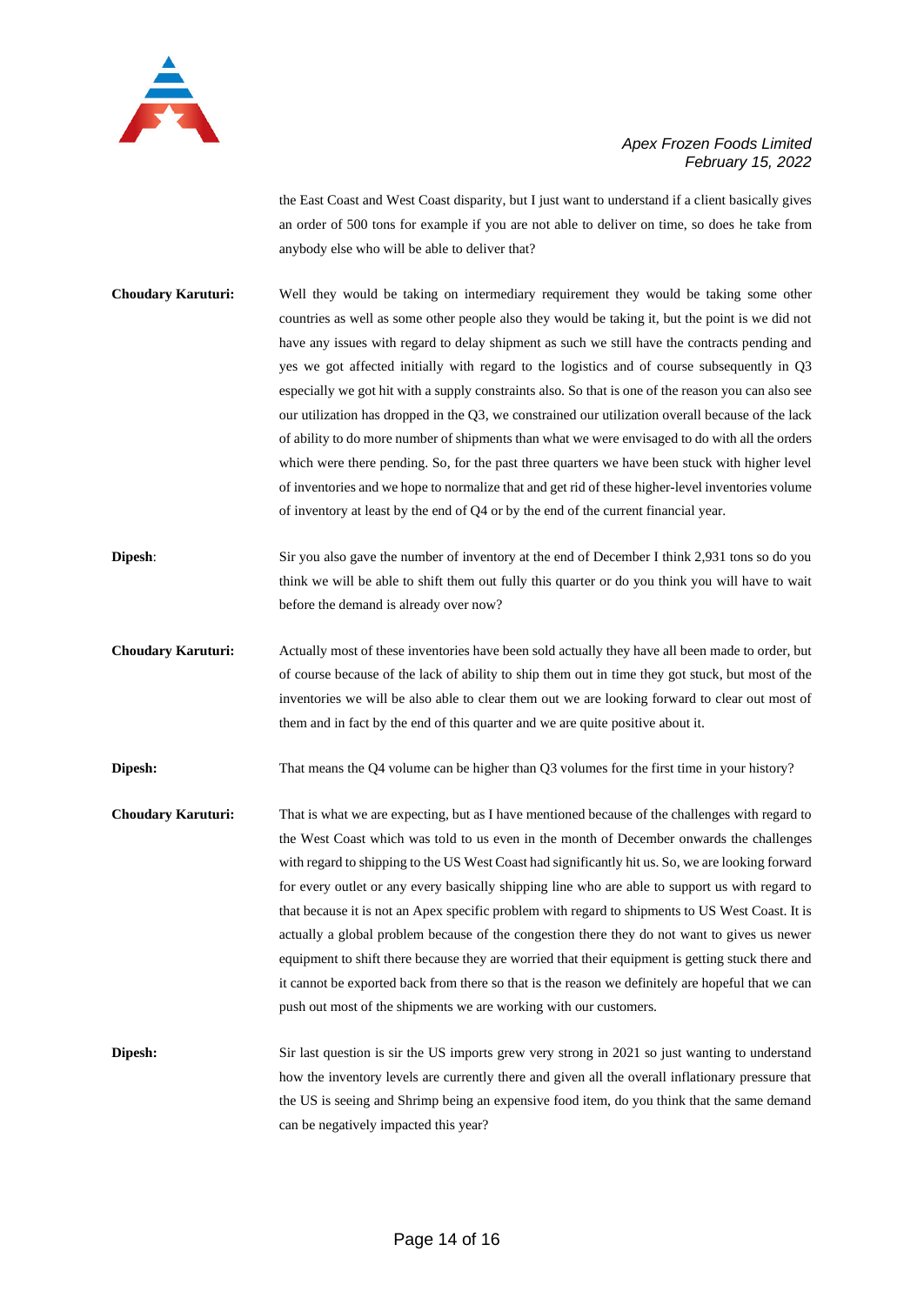

| <b>Choudary Karuturi:</b> | First thing is on inventory side they are having a good set of inventory for sure post holidays<br>also the inventories are there and because of now the reopening because of COVID and all that,<br>but there were still restrictions placed recently because of the new variant which was existing<br>there and invariably cases were increasing. There was certain subdued amount of consumption<br>especially during the holidays and there are good set of inventories there and there has been a<br>little bit of softening of pricing also in the US to be precise. Yes that has been there and it is a<br>fact, but we are now looking forward now February and March where now as the Chinese New<br>Year also is there and the lent period where consumption of sea food is on a higher side because<br>of 40 day zero consumption of red meat. So, we look forward for some good things to happen<br>now as we speak in the month of February and March but there are good set of inventories for<br>sure. So, we should see how things go by over the next one to two months where the pricing will<br>be taken based on the inventories out there. |
|---------------------------|-----------------------------------------------------------------------------------------------------------------------------------------------------------------------------------------------------------------------------------------------------------------------------------------------------------------------------------------------------------------------------------------------------------------------------------------------------------------------------------------------------------------------------------------------------------------------------------------------------------------------------------------------------------------------------------------------------------------------------------------------------------------------------------------------------------------------------------------------------------------------------------------------------------------------------------------------------------------------------------------------------------------------------------------------------------------------------------------------------------------------------------------------------------------|
| Moderator:                | Thank you. We have the next question from the line of Mayur Liman from Profit Mart Securities.<br>Please go ahead.                                                                                                                                                                                                                                                                                                                                                                                                                                                                                                                                                                                                                                                                                                                                                                                                                                                                                                                                                                                                                                              |
| <b>Mayur Liman:</b>       | I just want to ask what are the key factors will help in the coming quarter progress and how do<br>you see Quarter 4?                                                                                                                                                                                                                                                                                                                                                                                                                                                                                                                                                                                                                                                                                                                                                                                                                                                                                                                                                                                                                                           |
| <b>Choudary Karuturi:</b> | I think both your questions were related to Q4 am I correct can you repeat your questions.                                                                                                                                                                                                                                                                                                                                                                                                                                                                                                                                                                                                                                                                                                                                                                                                                                                                                                                                                                                                                                                                      |
| <b>Mayur Liman:</b>       | Yes a future perspective and the Quarter 4?                                                                                                                                                                                                                                                                                                                                                                                                                                                                                                                                                                                                                                                                                                                                                                                                                                                                                                                                                                                                                                                                                                                     |
| Choudary Karuturi:        | I mean the Quarter 4 of course as I had just mentioned we are looking forward to ship out most<br>of our inventories with the reduced supply situation subject to availability of equipment for<br>shipping out the containers, but other than that there has been supply constraints too which we<br>have mentioned several callers in just little while ago. There have been supply constraints and<br>as they improve more towards the end of this quarter Q4 we should look for a good productivity<br>at the capacity utilization wise, factory level as well as good sales to happening with the<br>shipments being done in a better manner for next year for sure, but this year later this quarter<br>right now the current situation is we have crisis on our supply side as well as logistical front too<br>so we continue to have issues so we look forward for improvements on those front in this quarter.                                                                                                                                                                                                                                         |
| <b>Mayur Liman:</b>       | And my next question is do we have some CAPEX plan for the next year?                                                                                                                                                                                                                                                                                                                                                                                                                                                                                                                                                                                                                                                                                                                                                                                                                                                                                                                                                                                                                                                                                           |
| <b>Choudary Karuturi:</b> | Yes which was explained earlier there is a CAPEX plan for adding an additional line ready to<br>eat line which is being done that would require approximately around 1 million USD.                                                                                                                                                                                                                                                                                                                                                                                                                                                                                                                                                                                                                                                                                                                                                                                                                                                                                                                                                                             |
| Moderator:                | Thank you. We have the next question is from the line of Nitin Awasthi from InCred Equities.<br>Please go ahead.                                                                                                                                                                                                                                                                                                                                                                                                                                                                                                                                                                                                                                                                                                                                                                                                                                                                                                                                                                                                                                                |